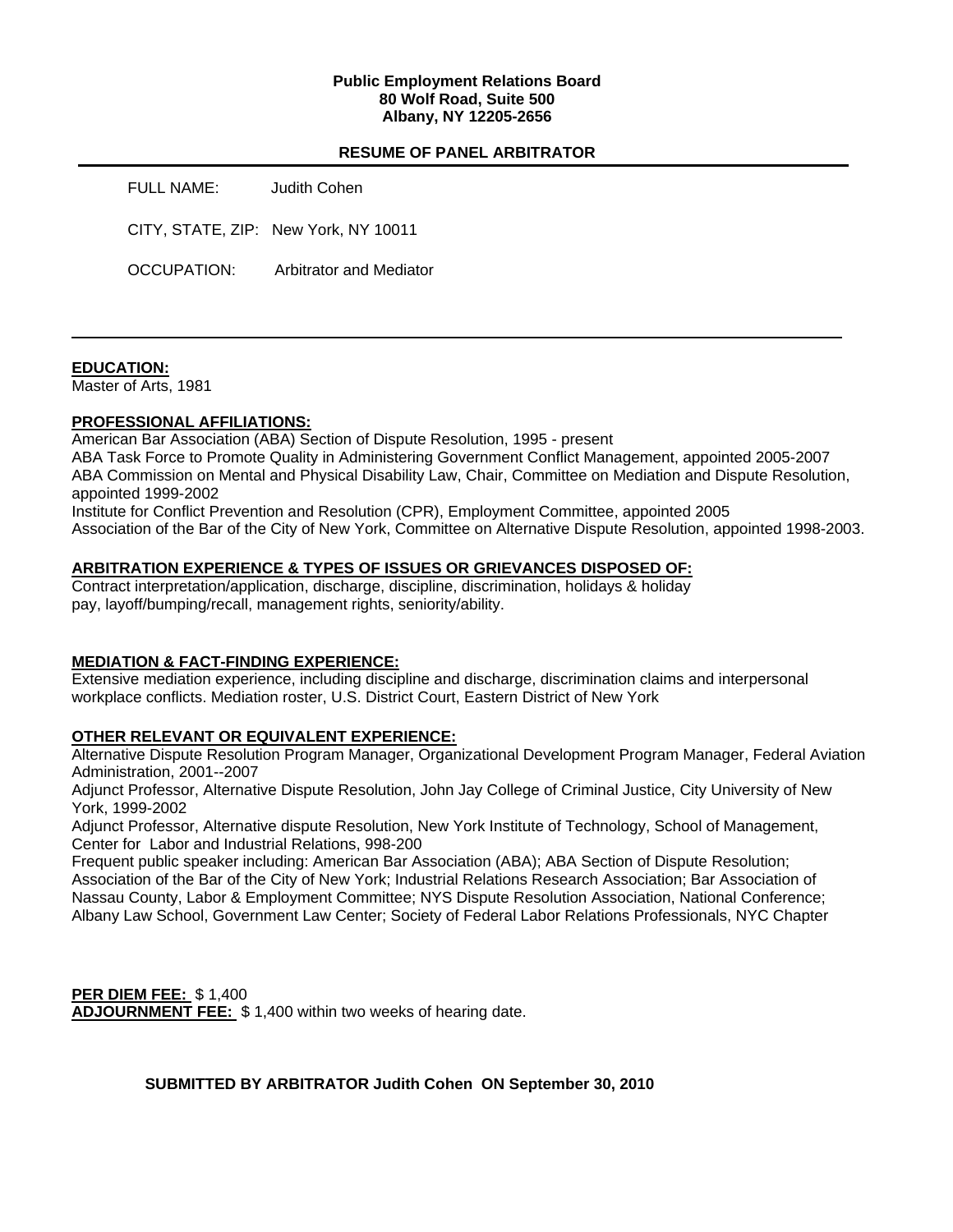#### **Public Employment Relations Board 80 Wolf Road, Suite 500 Albany, NY 12205-2656**

# **BILLING DISCLOSURE STATEMENT**

## ARBITRATOR'S NAME: **Judith Cohen**

The following is a description of my fees and expenses:

## A) HEARING TIME.

- (1) My per diem is \$1,400 for each day or any part thereof spent hearing a case.
- (2) If a hearing day exceeds hours, I charge:

 $\Box$ a second full per diem  $\Box$ a prorated per diem

 $\boxtimes$ no additional charge  $\Box$ other (describe) :

(3) Additional comments:

B) STUDY TIME.

- (1) I charge  $$ 1,400$  for each day spent in preparation of the opinion and award.
- (2) This charge  $\Box$  will  $\boxtimes$  will not be prorated for partial days devoted to such preparation.
- (3) Additional comments:

### C) TRAVEL TIME AND EXPENSES.

(1) When travel time plus hearing time exceeds hours in a calendar day:

 $\boxtimes$  Not applicable (no additional charge)

 $\Box$  I charge as follows (describe):

(2) I charge for actual, travel-related expenses incurred in connection with the case  $\boxtimes$ YES  $\Box$  NO.

Where appropriate, a mileage charge for auto travel will be billed at:

| $\boxtimes$ Prevailing IRS rate | $\Box$ Other (describe): |
|---------------------------------|--------------------------|
|---------------------------------|--------------------------|

(3) When the scheduled hearing day(s) requires an overnight stay:

 $\boxtimes$ There is no charge, other than for lodging and subsistence.

 $\Box$ I charge as follows (describe):

(4) Additional Comments: